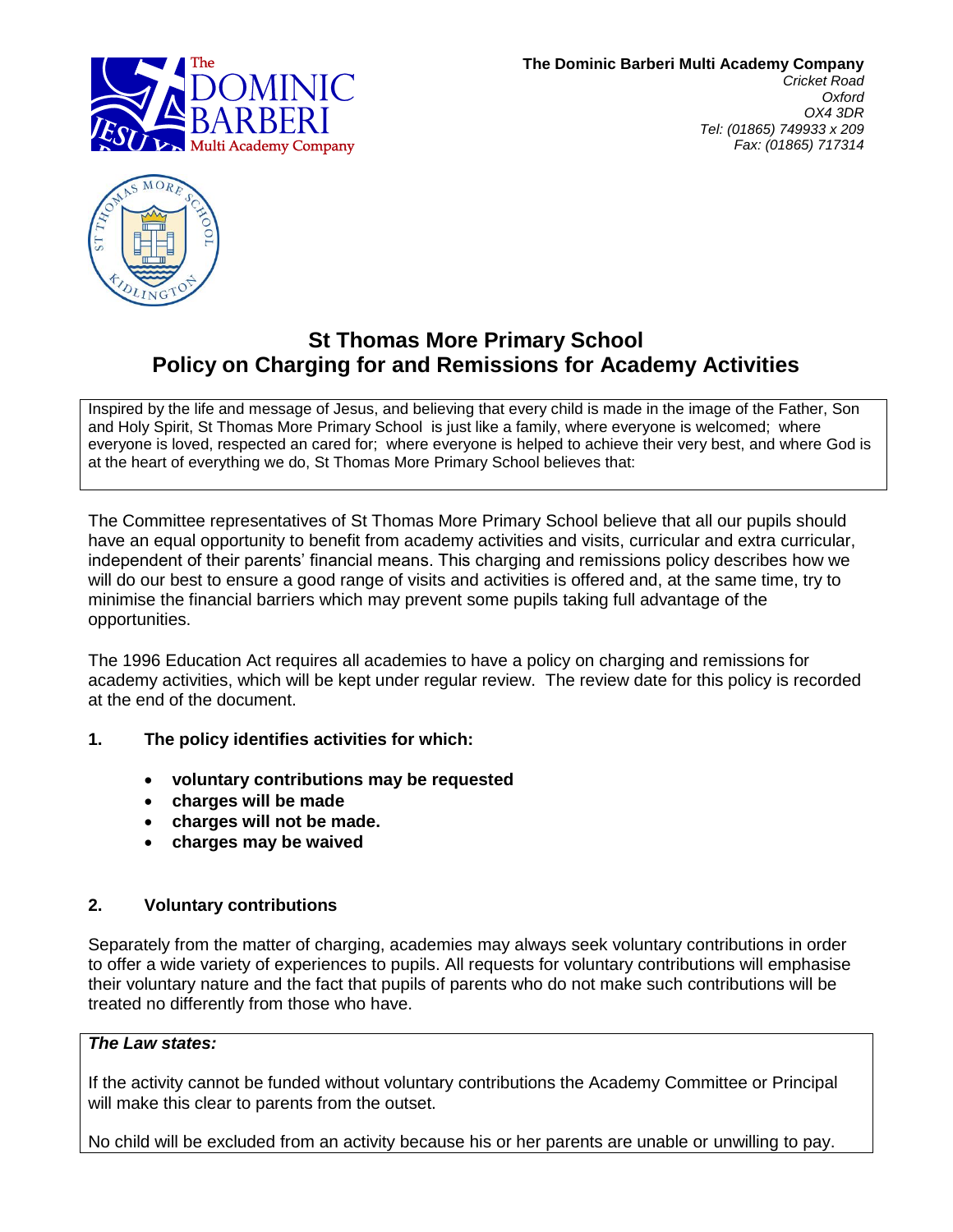If insufficient contributions are received, the trip or activity may have to be cancelled.

If a parent is unwilling or unable to pay their child will still be given an equal chance to participate in the trip or activity.

# **3. No charges will be made for**

- a) An admission application to any maintained academy
- b) Education provided during academy hours (including the supply of any materials, books, instruments or other equipment);
- c) Education provided outside academy hours if it is part of the National Curriculum, or part of a syllabus for a prescribed public examination that the pupil is being prepared for at the academy, or part of the academy"s basic curriculum for religious education;
- d) Tuition for pupils learning to play musical instruments (or singing) if the tuition is required as part of the National Curriculum, or part of a syllabus for a prescribed public examination that the pupil is being prepared for at the academy, or part of religious education;
- e) Entry for a prescribed public examination, if the pupil has been prepared for it at the academy\*;
- f) Examination re-sit(s)<sup>\*</sup> if the pupil is being prepared for the re-sit(s) at the academy;
- g) Education provided on any trip that takes place during academy hours (see 4a);
- h) Education provided on any trip that takes place outside academy hours (see 4a)
	- a. if it is part of the National Curriculum, or
	- b. part of a syllabus for a prescribed public examination that the pupil is being prepared for at the academy, or
	- c. part of the academy"s basic curriculum for religious education;
- i) Supply teachers to cover for those teachers who are absent from academy accompanying pupils on a residential trip;
- j) Transport provided in connection with an educational visit.

**\*** If a pupil fails, without good reason, to meet any examination requirement for a syllabus a charge may / will be made.

# **4. Charges may be made for**

### **a) Activities outside academy hours**

Residential and non-residential activities (other than those listed in Section 3 above) which take place outside academy hours, but only if the majority of the time spent on that activity takes place outside academy hours (time spent on travel counts in this calculation if the travel itself occurs during academy hours). (See Section 9)

# **b) Residential visits during academy hours**

The board and lodging costs (but only those costs) of residential trips deemed to take place during academy time, However pupils whose parents are in receipt of certain benefits (see remissions policy below) will be exempt from paying the cost of board and lodging.

# **c) Music tuition**

Music tuition for individuals or appropriate sized groups of pupils to play a musical instrument or to sing and which is not an essential part of either the National Curriculum or a public examination syllabus for all pupils.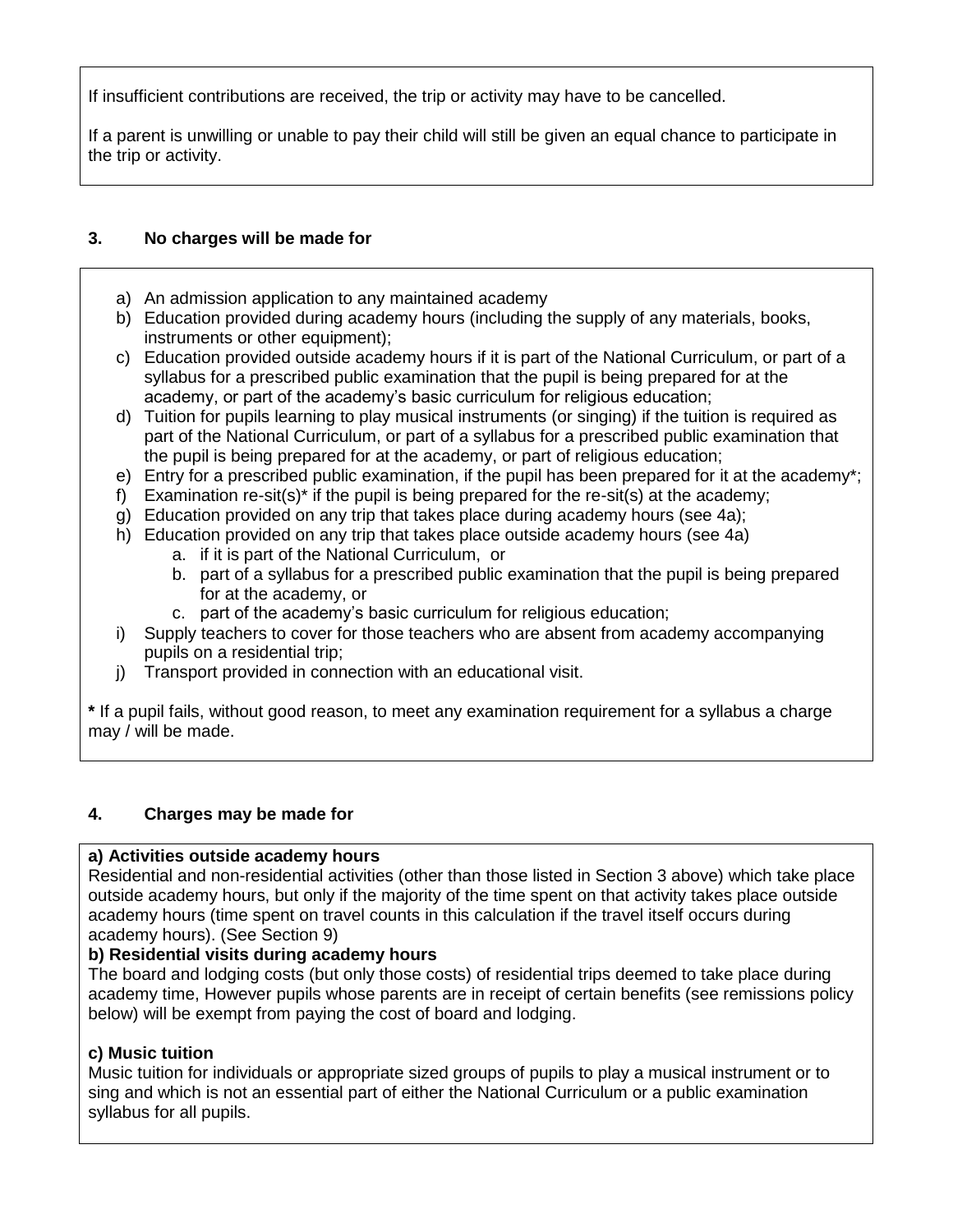**When any trip is arranged parents will be notified of the policy for allocating places. This should recognise that parents may not be able to pay quickly and may have to budget for the trip over a reasonable period of time.**

# **5. Optional Extras**

#### **Is a residential trip in or out of academy time?**

If the number of academy sessions on a residential trip is equal to or greater than 50% of the number of half days spent on the trip it is deemed to have taken place during academy hours (even if some activities take place late in the evening). Whatever the starting and finishing times of the academy day, regulations require that the academy day is divided into 2 sessions. A "half day" means any period of 12 hours ending with noon or midnight on any day.

Charges may be made for optional activities that are known as "Optional Extras". Any charges made will not exceed the actual cost (per pupil) of provision

#### **It is the policy of St Thomas More that charges will (or may) be made as indicated below. Parental agreement will be obtained before a charge is made.**

|                                                                                                                                       |                                                                                                                                                                                                                                                     | <b>Remitted or help</b><br>available                                                                |
|---------------------------------------------------------------------------------------------------------------------------------------|-----------------------------------------------------------------------------------------------------------------------------------------------------------------------------------------------------------------------------------------------------|-----------------------------------------------------------------------------------------------------|
| Charges will be made for the board and<br>lodging component of residential trips                                                      | The charge will not exceed<br>the actual cost                                                                                                                                                                                                       | Remission for category A<br>(see below)                                                             |
|                                                                                                                                       |                                                                                                                                                                                                                                                     | For families not in<br>Category A, charge may<br>be waived or reduced at<br>Principal's discretion. |
| Charges will/may be made for any<br>materials, books, instruments, or<br>equipment, where a parent wishes their<br>child to own them; | Eg. A clay model – a charge<br>to cover the cost of the clay.                                                                                                                                                                                       | Charge can be waived or<br>reduced at Principal's<br>discretion.                                    |
| Charges will/may be made for music tuition                                                                                            | The cost, or a proportion of<br>the costs, for teaching staff<br>employed to provide tuition<br>in playing a musical<br>instrument or singing, where<br>the tuition is an optional<br>extra for an individual pupil<br>or appropriate groups pupils | Charge can be waived or<br>reduced at Principal's<br>discretion.                                    |

### **6. When Charges may be Waived**

In order to remove financial barriers from pupils, the Academy Committee has agreed that some activities and visits where charges can legally be made will be offered at no charge or a reduced charge to parents in particular circumstances. This remissions policy sets out the circumstances in which such charges will be waived.

## **7. Families qualifying for remission or help with charges.**